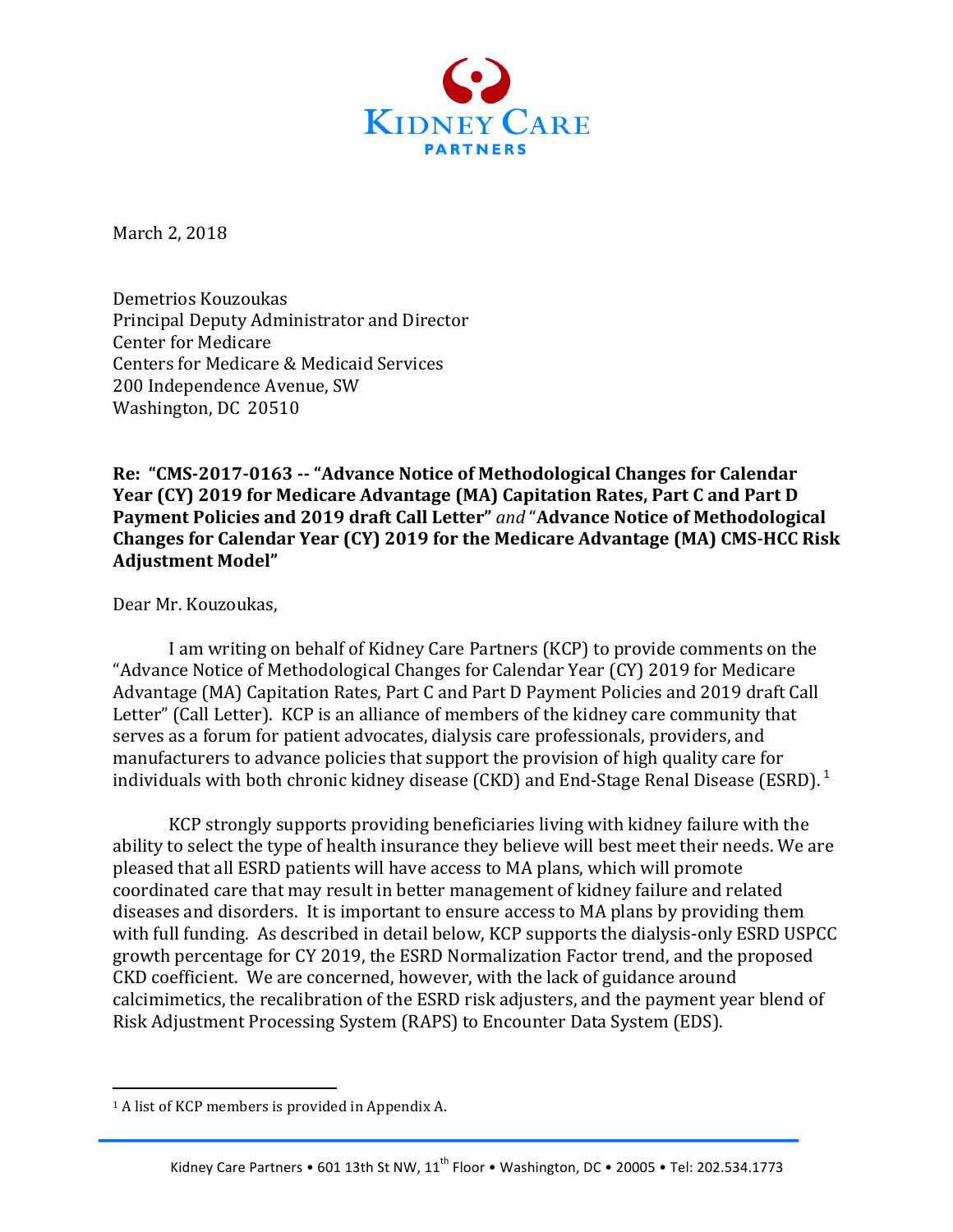### I. **KCP** supports the dialysis-only ESRD USPCC growth percentage for CY 2019

KCP supports the projected 5.07 percent increase in the dialysis-only ESRD USPCC growth percentage for CY 2019.<sup>2</sup> This projection more accurately reflects the overall dialysis fee schedule cost trends and is closer to trends in the ESRD Seamless Care Organization (ESCO) demonstration program.

### **II. KCP** supports the ESRD normalization factor trend.

The normalization factor is critically important to ensuring adequate payments for ESRD patients in MA plans. We are pleased that the CY 2019 normalization factor addresses concerns we raised during last year's comment period and that CMS resolved in the final announcement. As noted below, problems with the recalibration of the risk adjustment model should be addressed to avoid the negative impact on the normalization factor as well.

## **III. KCP** is deeply concerned that the Call Letter does not address the shift of calcimimetics from Part D to Part B.

With the introduction of Parasvib<sup>TM</sup> January 1, 2018, CMS under the ESRD PPS now pays for this new intravenous calcimimetic and the oral calcimimetic Sensipar® under the PPS with a transitional drug add-on payment adjustment. While KCP appreciates the informal guidance provided last year, we are disappointed that no formal notice has been published with respect to the applicability of this change in MA. Even more concerning is that the Call Letter does not acknowledge this change in coverage. Approximately one third of ESRD patients rely upon calcimimetics. The cost of these drugs is substantial, as is its importance to the patients who rely upon them.

We believe it is critically important that the MA policies reflect this change in national coverage of Sensipar®. CMS requires MA plans to pay for the basic benefits offered under Medicare Parts A and  $B$ ,<sup>3</sup> and current law already requires CMS to adjust MA capitation rates or make other adjustments to account for changes in covered items and services when the change represents a "significant cost." $4$  In the CY 2018 ESRD PPS Final Rule, CMS confirmed that with the introduction of an intravenous calcimimetic, oral calcimimetics, which until January 1, 2018, were covered under Medicare Part D, would be covered under Part B, considered part of the ESRD PPS and paid for using a two-year transition period.<sup>5</sup> While KCP has requested formal guidance for MA plans on numerous occasions, we have not seen anything published to date.

<sup>2</sup>See Call Letter 7 (Feb. 1, 2018).

 

 $342$  C.F.R. § 422.504(a)(3)(i)

582 Fed. Reg. 50738 (Nov. 1, 2017).

 $4$ See, 42 U.S.C. § 1395w-23(c)(7); 42 C.F.R. § 422.308(g); 42 C.F.R. § 422.109.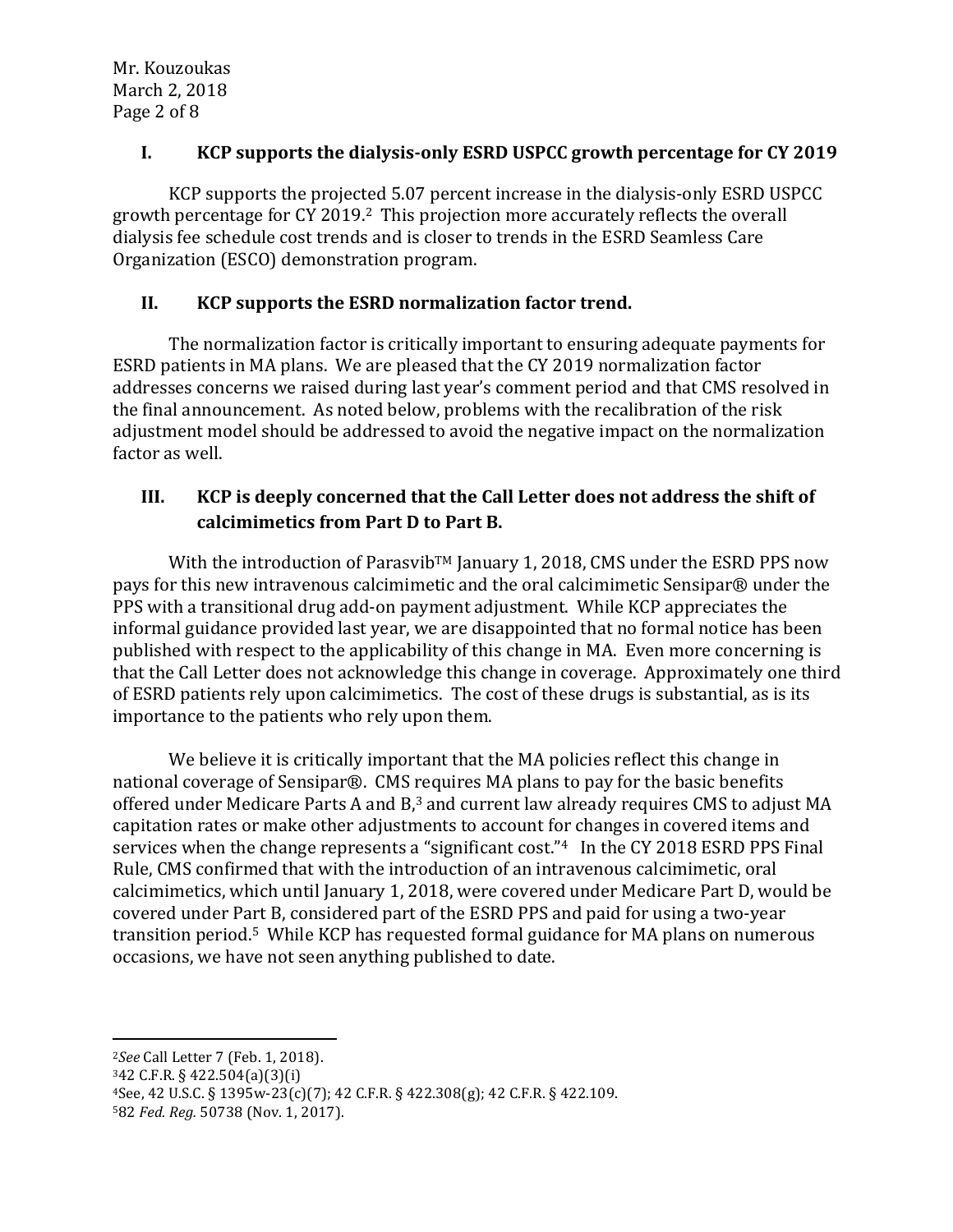Mr. Kouzoukas March 2, 2018 Page 3 of 8

Without such guidance, plans are not indicating how they will incorporate these drugs into their reimbursement structures, which could create serious access issues for patients. While we appreciate that over time the expenditures on calcimimetics will be incorporated into the MA benchmark calculations, the lag time will create serious problems because the current rates are simply too low for any costly item to be incorporated.

We are also particularly concerned that C-SNPs will be penalized unless CMS recognizes the shift from Part D to Part B. C-SNPs have not had responsibility for covering Part D drugs. Having the calcimimetics shift into Part B will require them to cover a costly new item without funding for it. CMS needs to address this substantial change in responsibility for the C-SNP plans to ensure that patients who require these drugs continue to be able to do so without placing the C-SNP in an untenable position.

The kidney care community would welcome the opportunity to work with CMS to develop an appropriate adjustment or mechanism to ensure that the lag time inherent in the MA benchmark calculation does not result in access problems for patients who need these drugs.

## **IV. KCP** recommends that CMS revisit the recalibration of the ESRD Risk Adjustment Model and limit any one-year change to avoid substantial disruption in rates.

KCP appreciates the need to make sure that payment models are based upon the most recent data available and are adjusted in line with such data. Thus, in principle, we support the concept of recalibrating the ESRD Risk Adjustment Model from time-to-time. However, the proposed recalibration does not appear to be neutral relative to the 2012 model. This means that the risk scores will be inappropriately lowered, reducing payments for MA ESRD enrollees. In turn, the normalization factor will be affected and further inappropriately lower the payment. Thus, CMS should revisit the recalibration of the ESRD Risk Adjustment Model and address this problem before implementing any changes. Also, as described below, we believe that there should be mechanisms that allow for appropriate changes that occur to the model – especially ones that lead to dramatically different adjustments – be moderated to allow for an appropriate glide-path that does not shock the delivery system in a single year.

First, based on analyses from KCP members, we believe one reason for the dramatic change in the risk scores is that the 2019 model does not achieving risk score neutrality when compared to the 2012 model. There is a difference in the dialysis, transplant, and post-graph risk scores when examined separately. The lack of neutrality means that the population of ESRD MA ESRD beneficiaries will not mirror the fee-for-service population. Therefore, we ask that CMS revisit the proposed model and validate its use for the MA-Eligible ESRD beneficiary population.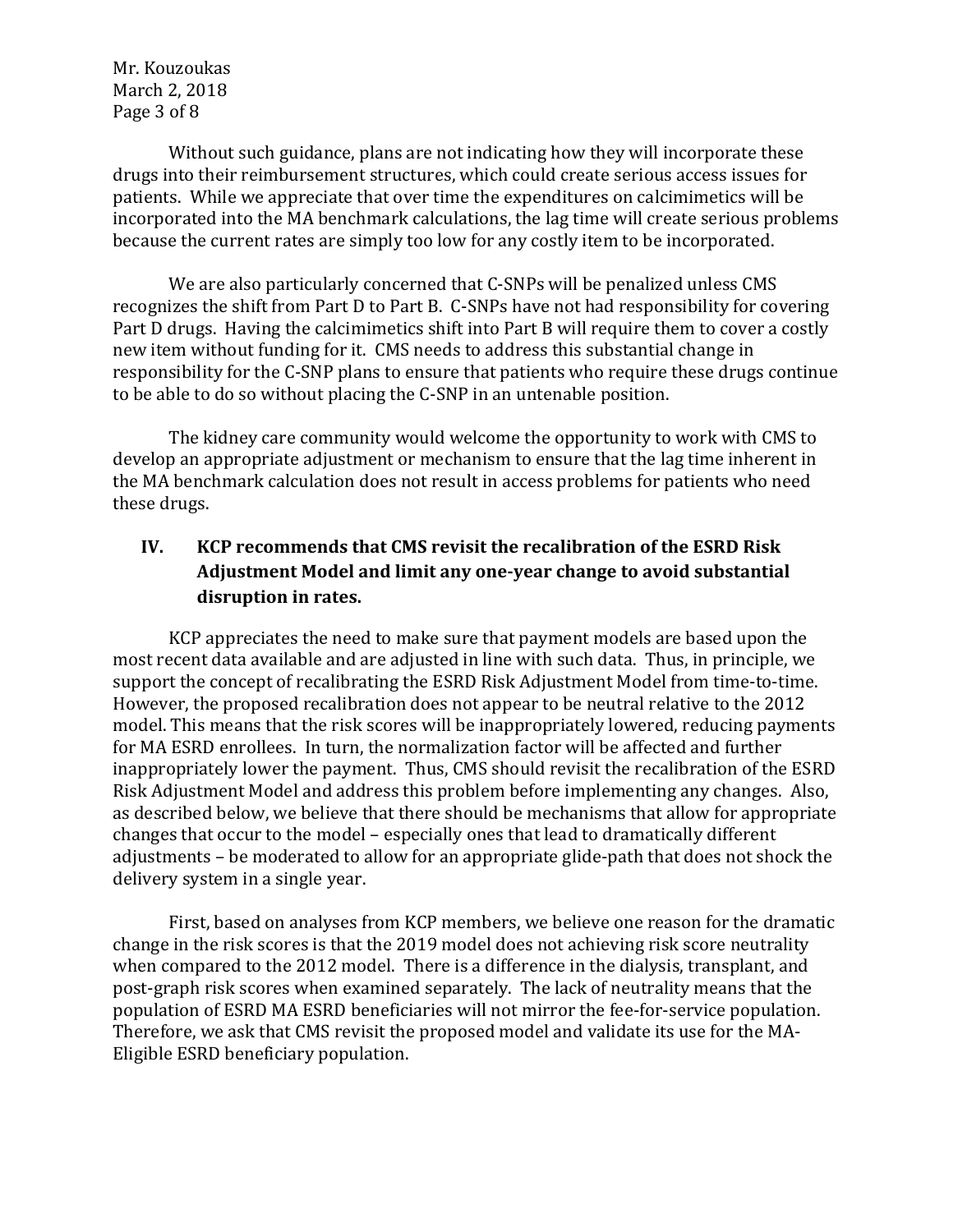Mr. Kouzoukas March 2, 2018 Page 4 of 8

Given the need to recalibrate the model, we believe the proposed changes<sup>6</sup> are wellintended, but unfortunately reduce the beneficiary age and gender risk scores by nearly 20 percent. Because this risk score represents roughly two-thirds of the total risk score, the proposed change means that the average plan ESRD dialysis risk score will decrease substantially. The entire kidney care community is deeply concerned that such a dramatic change will result in plans reducing the benefits to a population for which they are critically important. To avoid this negative result for beneficiaries, we ask that CMS reconsider implementing the entire recalibration change to the risk scores and instead spread them out over a period of three years. Phase-ins, as you are aware, are common to allow entities to adjust to extreme changes in payment rates. The time will allow plans to work to find ways to maintain beneficiaries' services instead of having them substantially reduced or eliminated all at once.

In addition, KCP believes it is important to ensure that payment policies incentivize transplant services. The current model is undervaluing the costs for organ procurement for living and deceased donation. Transplant is the best treatment option for many beneficiaries with ESRD. The recalibration provides CMS with an opportunity to address the long-standing problem that the current policies lead to under-reimbursement. Therefore, we ask CMS to revise the ESRD Kidney Transplant CMS-HCC Model relative factors for transplant beneficiaries.

The chart on page 81 of the Call Letter outlines the problem.

### **Table V-8. ESRD Kidney Transplant CMS-HCC Model Relative Factors for Transplant Beneficiaries**

|                           |                      | <b>Kidney Transplant Actual</b> | <b>Kidney Transplant</b>    |
|---------------------------|----------------------|---------------------------------|-----------------------------|
|                           | <b>Beneficiaries</b> | <b>Dollars</b>                  | <b>Relative Risk Factor</b> |
| Month 1                   | 9,606                | \$41,260.76                     | 6.030                       |
| Months 2 and 3            | 18,651               | 6,126.29                        | 0.895                       |
| Total (Actual Months 1-3) |                      | \$53,493.60                     |                             |

**NOTES:**

1. Kidney transplant is identified by MS-DRG 652.

2. The transplant month payments were computed by aggregating the costs for each of the three monthly payments.

3. The transplant factor is calculated in this manner: (kidney transplant month's dollars/Dialysis Denominator) ×12. The CMS ESRD Dialysis Denominator value used was \$82,113.76.

**SOURCE:** RTI International analysis of 2014/2015 Medicare 100% ESRD claims and enrollment data

First, the chart shows that during the first month, plan reimbursement would be based only on MS-DRG 652, which is a kidney-only transplant code. The limitation of the month one to this code ignores the reality that many ESRD beneficiaries receive another organ transplant at the same time as they receive a kidney transplant. The most common

<sup>&</sup>lt;sup>6</sup> Call Letter at 30-34.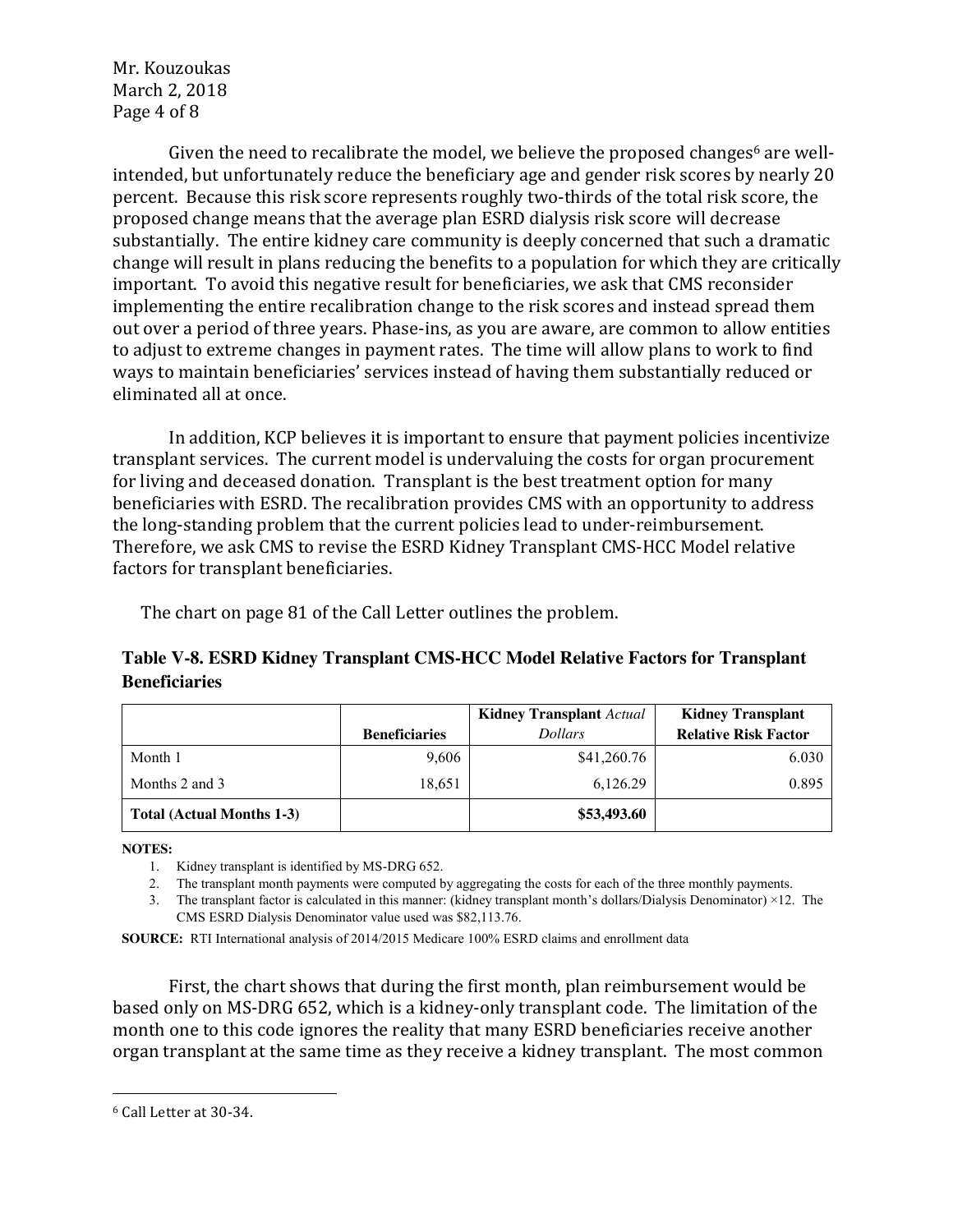Mr. Kouzoukas March 2, 2018 Page 5 of 8

of the multi-organ transplants is kidney-pancreas, under MS-DRG 008. Multiple organ transplants can more than double to cost of a transplant. The Call Letter policies should account for such transplants. Therefore, we request that the transplant factors be modified to include all types of kidney-related transplant. This change would then necessitate an increase in the risk factor to cover the cost of the more expensive multi-organ transplants. It is important that the payment system not disadvantage plans that are appropriately following physicians' decisions to perform multi-organ transplants for ESRD patients, when medically necessary and appropriate.

Second, the current model does not align with the fee-for-service policy that pays for the organ acquisition cost separately.<sup>7</sup> As CMS has consistently acknowledged, failing to reimburse to cost of acquiring an organ creates an enormous disincentive for providing a transplant. This is because the organ acquisition cost substantially increases the cost of the transplant. Using 2014 data, Milliman has estimated that the cost to procure a kidney on average is \$84,000.<sup>8</sup> Just as it does under traditional Medicare, CMS should reimburse MA plans separately for the cost of acquiring organs. We recommend that it do so by adding the amounts to the Kidney Transplant Actual Dollars and Kidney Transplant Relative Risk Factor calculation.

Third, there are several unanswered questions as to how the costs of dialysis during the month of transplant are factored in when a patient is shifting from dialysis to the transplant. Similarly, it is unclear how complications that may occur are factored in. The system should also account for costs related to post-surgical complications and ensure they are reimbursed. Post-surgical costs for physician services are covered in the fee-forservice program for an unlimited number of days if a complication was in connection with the donation surgery.

In sum, we recommend address these issues to ensure that payment policies appropriately incentivize transplant services.

# **V. KCP** recommends retaining the 2018 payment year blend of Risk Adjustment Processing System (RAPS) to Encounter Data System (EDS)

Ensuring adequate payment to MA plans, especially for specific populations like patients with kidney disease, is essential to maintaining a strong Medicare Advantage Program. The shift from the RAPS to EDS threatens payment rates, as studies have shown. For example, when Milliman compared PY 2016 risk scores using RAPS versus using EDS, it "found that the median percentage difference between PY 2016 risk scores based on RAPS and the EDS-based risk scores is 4.0%. The percentage difference is larger for special needs plans (SNPs) and smaller for general enrollment plans." It concluded that "[t]o the extent that this -4% gap persists in future years, the revenue impact will grow because the EDS-

<sup>7</sup>*See, e.g.,* 42 C.F.R. § 412.100.

<sup>&</sup>lt;sup>8</sup>Milliman Research Report, "2014 U.S. Organ and Tissue Transplant Cost Estimates and Discussion" 7 (December 2014).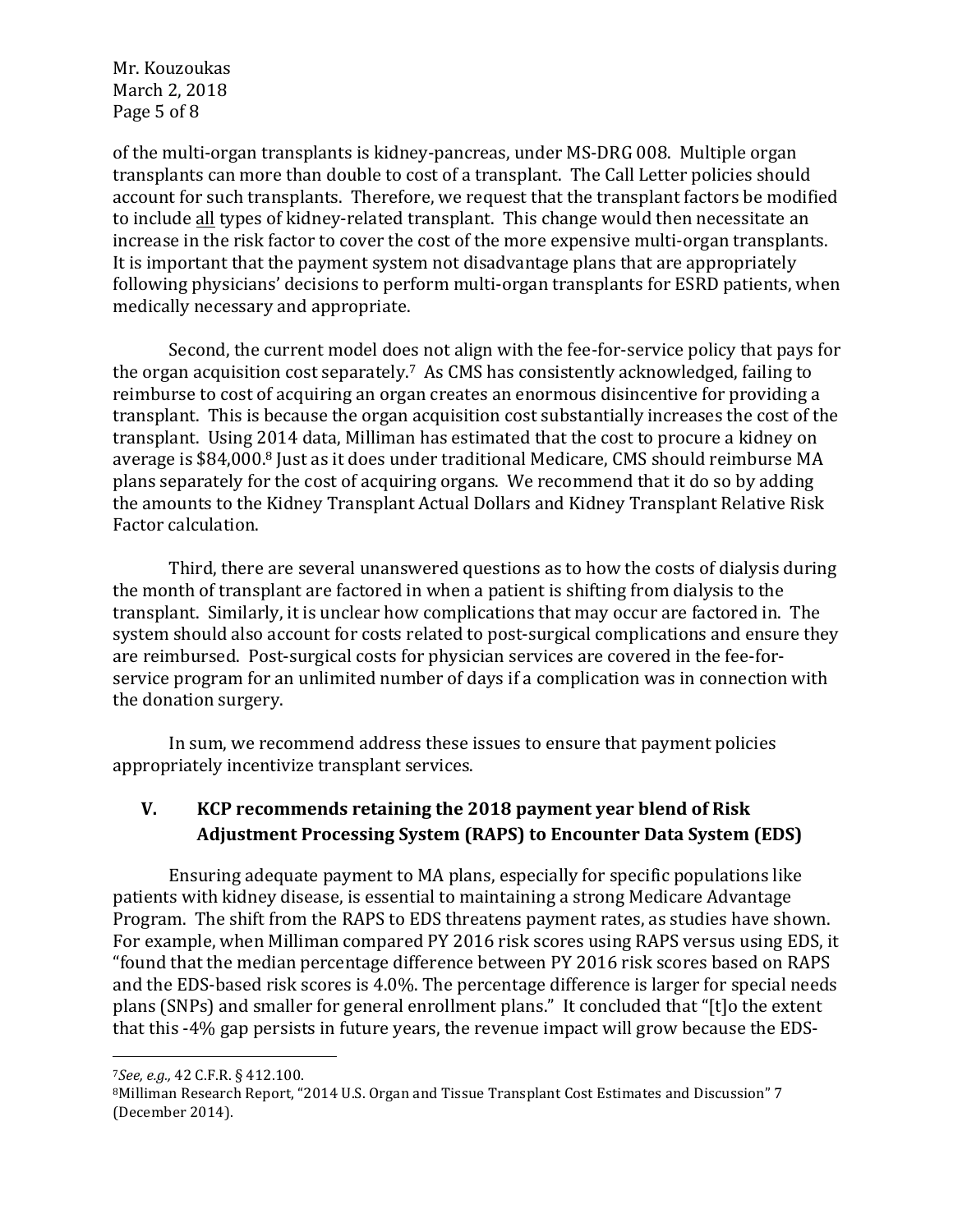Mr. Kouzoukas March 2, 2018 Page 6 of 8

based risk score will make up an increasing portion of the final risk score."<sup>9</sup> The differential appears to result from the facts that in the EDS, fewer HCCs are being captured, which leads to inaccuracies in member records.

The decrease in risk scores, lower the payment rates which may result in plans no longer being able to offer certain services to beneficiaries, especially those who require higher-cost care and could most benefit from additional services.

Thus, rather than increase the blended rate to 25/75 percent for PY 2019, we recommend that CMS maintain the PY 2018 blended rate and address the problems with the completeness and accuracy of EDS submissions. The latter could be done through CMS providing more specific guidance to plans regarding the EDS operations and data processing. Without specific guidance, plans may not be able to address errors on rejected records. 

# **VI. KCP** supports using the Proposed Payment Count Model and including a **Chronic Kidney Disease (CKD) 3 Risk Adjustment and Including a Coefficient for CKD in the RxHCC.**

KCP is pleased that the Call Letter proposes to include a CKD 3 risk adjustment, regardless of the model adopted. Given that CMS has calculated the CKD 3 coefficient in the absence of any condition count model, we urge CMS to move forward and apply this CKD 3 coefficient in PY 2019 regardless of which path CMS ultimately takes in phasing in condition counts.

In terms of the request for recommendations on the condition count two models, KCP prefers the use of the proposed Payment Condition Count Model. We are concerned that even though CKD 3 would be counted in the All Conditions Count Model, not having a coefficient negates the intended purpose of ensuring that medically complex-higher cost beneficiaries are not adversely selected, and plans are properly compensated for their care. In addition, KCP agrees with CMS that the Payment Condition Count Model better serves the intent of accounting for beneficiaries with multiple chronic conditions that contribute to significantly to higher spending. As noted in our previous letters, KCP supports providing a coefficient for CKD 3 as this is a clinically meaningful condition, indicative of increased costs, and definitively diagnosed based on lab values.

We understand the concern that CMS is unable to distinguish between CKD 3a and 3b due to lack of specificity in the ICD-CM codes. We agree that if such information were available, CMS would likely be able to more accurately predict costs. However, even in an overall manner, having CKD 3 still is associated with increased costs and it is appropriate to include it in the risk adjustment model.

<sup>9</sup>Milliman, "Impact of the transition from RAPS to EDS on Medicare Advantage risk scores" (Jan 2017).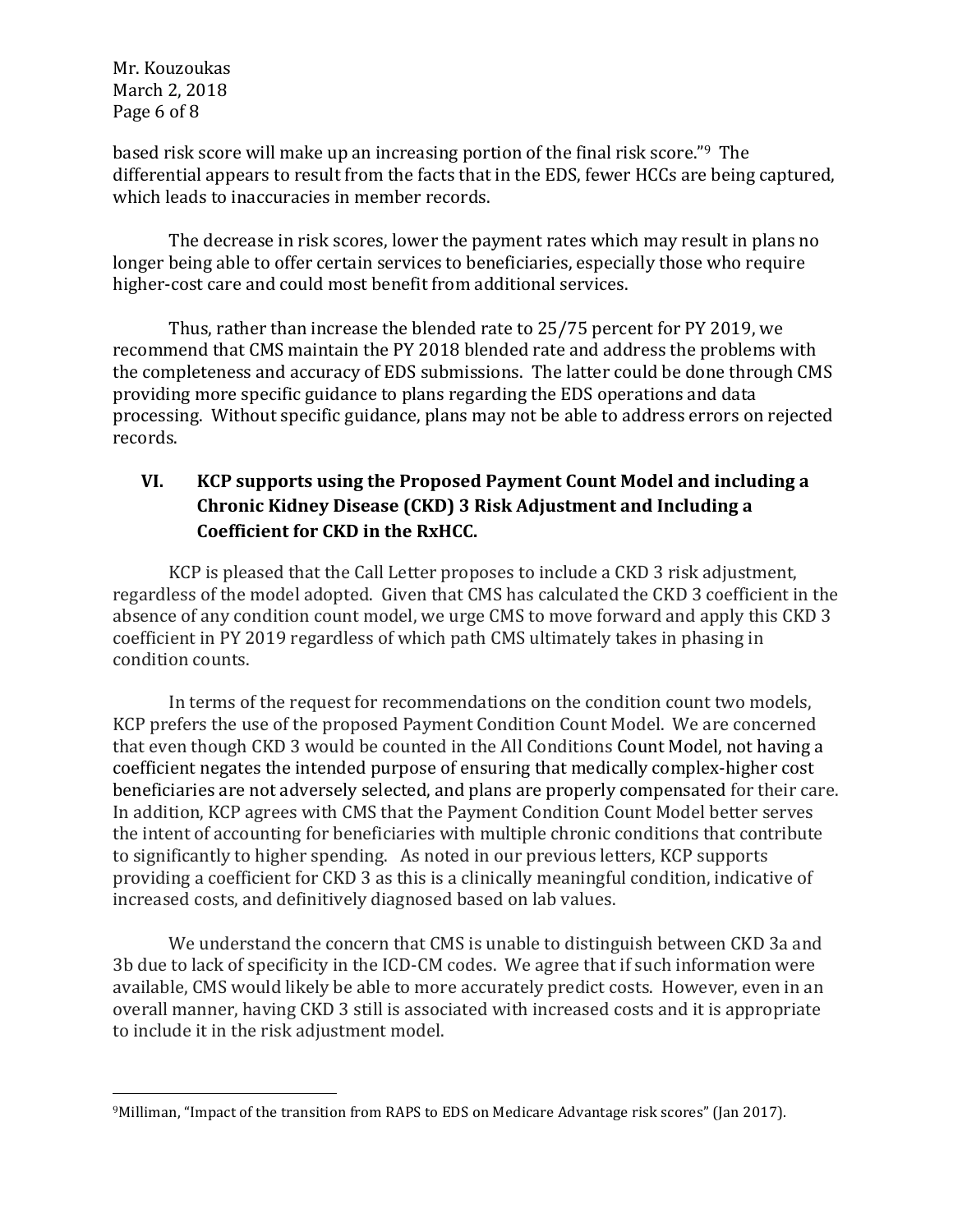Mr. Kouzoukas March 2, 2018 Page 7 of 8

Similarly, we believe that the RxHCC should also include a coefficient for CKD 3 to align with the addition of CKD 3 to the HCC risk adjustment. Patients with CKD 3 also have have higher prescription drug costs than the average Medicare beneficiary. In previous years of the risk adjustment model a coefficient for CKD 3 was included in both the HCC and HCC Rx models, which KCP supported. We ask that the final letter include such a coefficient again.

#### **V. Conclusion**

Thank you again for providing us with the opportunity to comment on the Call Letter. Please do not hesitate to contact Kathy Lester at klester@lesterhealthlaw.com or  $(202)$  534-1773 if you have any questions.

Sincerely,

Arhim, und

Allen R. Nissenson, MD Chairman Kidney Care Partners